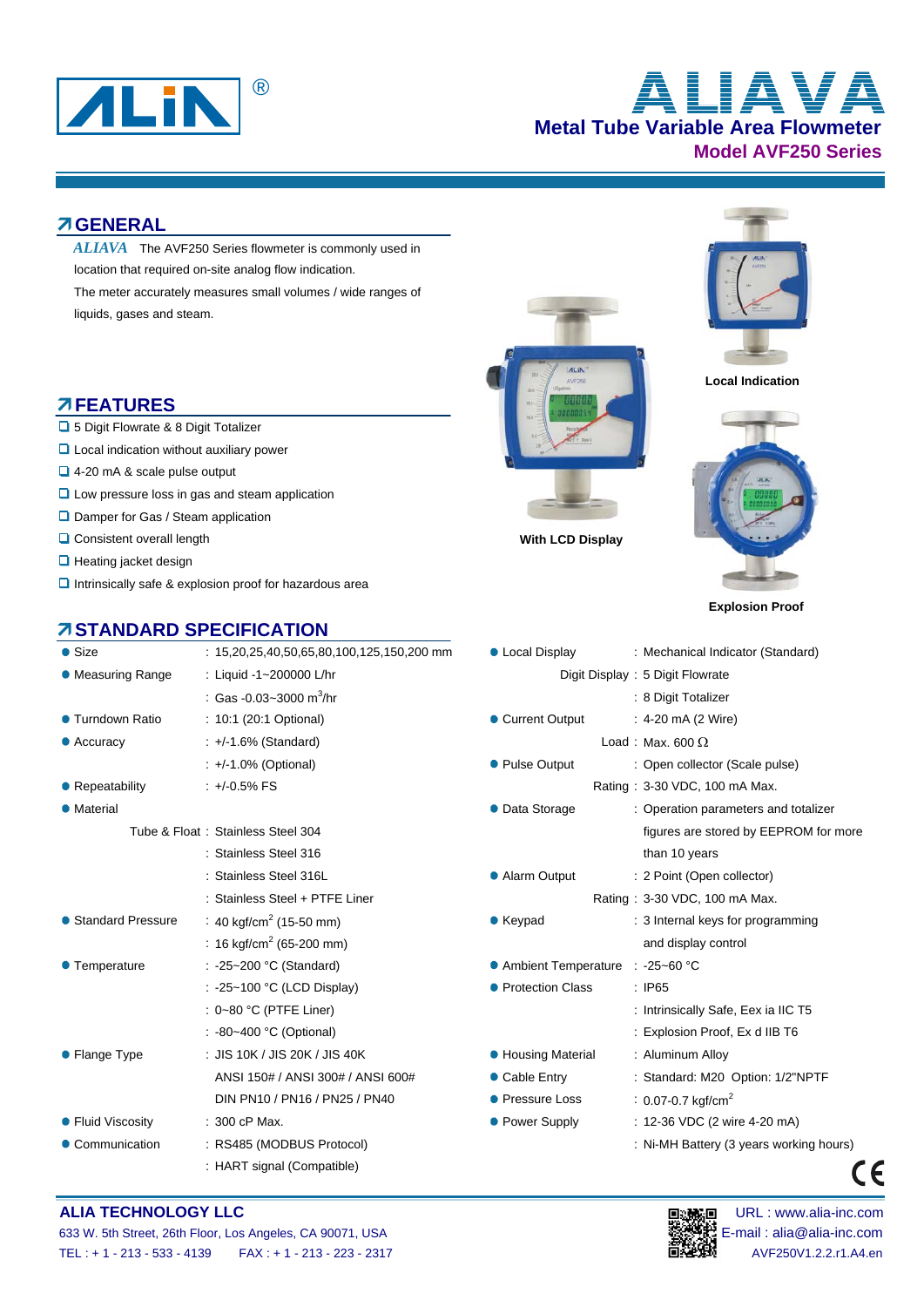## **FLOW RANGE**

|             |                  |          |            | S.S. 304 / 316 / 316L | $S. S. + PTFE$ | S.S. 304 / 316 / 316L |                   |                  |                  |                |                  |                |          |                   |  |                |                  |          |
|-------------|------------------|----------|------------|-----------------------|----------------|-----------------------|-------------------|------------------|------------------|----------------|------------------|----------------|----------|-------------------|--|----------------|------------------|----------|
| <b>Size</b> |                  |          | Float No.  | Water, 20 °C          |                |                       | Air, 0 °C, 1 ATM  |                  |                  |                |                  |                |          |                   |  |                |                  |          |
|             |                  |          |            |                       |                |                       | L/hr              |                  | L/hr             | $m^3/hr$       |                  |                |          |                   |  |                |                  |          |
|             |                  |          |            |                       |                | F <sub>15.0</sub>     | $1.0 - 10$        |                  |                  | $0.03 - 0.3$   |                  |                |          |                   |  |                |                  |          |
|             | 15<br>1/2"<br>mm |          |            |                       |                | F <sub>15.1</sub>     | $1.6 - 16$        |                  |                  | $0.07 - 0.7$   |                  |                |          |                   |  |                |                  |          |
|             |                  |          |            |                       |                | F <sub>15.2</sub>     | $2.5 - 25$        |                  | $1.6 - 16$       | $0.11 - 1.1$   |                  |                |          |                   |  |                |                  |          |
|             |                  |          |            |                       |                | F <sub>15.3</sub>     | $4.0 - 40$        |                  | $2.5 - 25$       | $0.18 - 1.8$   |                  |                |          |                   |  |                |                  |          |
|             |                  |          |            |                       |                | F <sub>15.4</sub>     | $6.3 - 63$        |                  | $4.0 - 40$       | $0.28 - 2.8$   |                  |                |          |                   |  |                |                  |          |
|             |                  |          |            |                       |                | F <sub>15.5</sub>     |                   | $10 - 100$       | $6.3 - 63$       | $0.4 - 4.0$    |                  |                |          |                   |  |                |                  |          |
|             |                  |          |            |                       |                | F <sub>15.6</sub>     |                   | $16 - 160$       | $10 - 100$       | $0.7 - 7$      |                  |                |          |                   |  |                |                  |          |
|             |                  |          |            |                       |                | F <sub>15.7</sub>     |                   | 25 - 250         | 16 - 160         | $1.0 - 10$     |                  |                |          |                   |  |                |                  |          |
|             |                  |          |            |                       |                | F <sub>15.8</sub>     |                   | 40 - 400         | 25 - 250         | $1.6 - 16$     |                  |                |          |                   |  |                |                  |          |
|             |                  | 20<br>mm | 3/4"       |                       |                | F <sub>15.9</sub>     |                   | 63 - 630         | 40 - 400         | $3.0 - 30$     |                  |                |          |                   |  |                |                  |          |
|             |                  |          |            |                       |                | F <sub>25.0</sub>     |                   | 63 - 630         |                  |                |                  |                |          |                   |  |                |                  |          |
|             |                  |          |            |                       |                | F <sub>25.1</sub>     |                   | $100 - 1,000$    | 63 - 630         | $3.0 - 30$     |                  |                |          |                   |  |                |                  |          |
|             |                  |          |            |                       |                | F <sub>25.2</sub>     |                   | 160 - 1,600      | $100 - 1,000$    | $4.5 - 45$     |                  |                |          |                   |  |                |                  |          |
|             |                  |          |            |                       |                | F <sub>25.3</sub>     |                   | $200 - 2,000$    |                  |                |                  |                |          |                   |  |                |                  |          |
| mm          | 25<br>1"         |          |            |                       |                |                       | F <sub>25.4</sub> |                  | $250 - 2,500$    | $160 - 1,600$  | $7.0 - 70$       |                |          |                   |  |                |                  |          |
|             |                  |          |            |                       |                | F <sub>25.5</sub>     |                   | 320 - 3,200      |                  |                |                  |                |          |                   |  |                |                  |          |
|             |                  |          |            | 40                    | $1 - 1/2"$     | F <sub>25.6</sub>     |                   | $400 - 4,000$    | $200 - 2,000$    | 12 - 120       |                  |                |          |                   |  |                |                  |          |
|             |                  |          |            | mm                    |                | F <sub>25.7</sub>     |                   | $500 - 5,000$    | 250 - 2,500      |                |                  |                |          |                   |  |                |                  |          |
|             |                  |          |            |                       |                | F <sub>25.8</sub>     |                   | 630 - 6,300      | $320 - 3,200$    | 18 - 180       |                  |                |          |                   |  |                |                  |          |
|             |                  |          | $2 - 1/2"$ |                       |                |                       | F50.0             |                  | $500 - 5,000$    |                |                  |                |          |                   |  |                |                  |          |
|             |                  |          |            |                       |                |                       |                   | F50.1            |                  | 630 - 6,300    | 400 - 4,000      | 18 - 180       |          |                   |  |                |                  |          |
| 50          | 2"               |          |            |                       |                |                       |                   |                  | F50.2            |                | $1,000 - 10,000$ | $630 - 6,300$  | 25 - 250 |                   |  |                |                  |          |
| mm          |                  |          |            |                       |                |                       |                   |                  |                  |                |                  |                |          | F <sub>50.3</sub> |  | 1,600 - 16,000 | $1,000 - 10,000$ | 40 - 400 |
|             |                  | 65       |            |                       |                |                       |                   |                  | F50.4            |                | 2,000 - 20,000   | 1,600 - 16,000 |          |                   |  |                |                  |          |
|             |                  | mm       |            |                       |                |                       | F50.5             |                  | 2,500 - 25,000   |                | 63 - 630         |                |          |                   |  |                |                  |          |
|             |                  |          |            |                       |                | F80.0                 |                   | 1,600 - 16,000   |                  |                |                  |                |          |                   |  |                |                  |          |
| 80          |                  |          |            |                       |                | F80.1                 |                   | 2,000 - 20,000   |                  |                |                  |                |          |                   |  |                |                  |          |
| mm          | 3"               |          |            |                       |                |                       |                   | F80.2            |                  | 2,500 - 25,000 | 1,600 - 16,000   | 70 - 700       |          |                   |  |                |                  |          |
|             |                  |          |            |                       |                | F80.3                 |                   | 4,000 - 40,000   | 2,500 - 25,000   | 120 - 1,200    |                  |                |          |                   |  |                |                  |          |
|             |                  |          |            |                       |                | F80.4                 |                   | 6,300 - 63,000   | 4,000 - 40,000   | 180 - 1,800    |                  |                |          |                   |  |                |                  |          |
|             |                  |          |            |                       |                | F100.0                |                   | 4,000 - 40,000   |                  |                |                  |                |          |                   |  |                |                  |          |
| 100         | 4"               |          |            |                       |                | F100.1                |                   | 6,300 - 63,000   | 4,000 - 40,000   | 180 - 1,800    |                  |                |          |                   |  |                |                  |          |
| mm          |                  | 125      |            |                       |                | F100.2                |                   | 8,000 - 80,000   | $6,000 - 60,000$ |                |                  |                |          |                   |  |                |                  |          |
|             |                  | mm       | 5"         |                       |                | F100.3                |                   | 10,000 - 100,000 |                  | 300 - 3,000    |                  |                |          |                   |  |                |                  |          |
|             |                  |          |            |                       |                | F150.0                |                   | 8,000 - 80,000   |                  |                |                  |                |          |                   |  |                |                  |          |
| 150         | 6"               |          |            |                       |                | F150.1                |                   | 10,000 - 100,000 |                  | 300 - 3,000    |                  |                |          |                   |  |                |                  |          |
| mm          |                  |          |            |                       |                | F150.2                |                   | 15,000 - 150,000 |                  |                |                  |                |          |                   |  |                |                  |          |
|             |                  |          |            |                       |                | F150.3                |                   | 20,000 - 200,000 |                  |                |                  |                |          |                   |  |                |                  |          |
| 200         | 8"               |          |            |                       |                | F200.0                |                   | 15,000 - 150,000 |                  |                |                  |                |          |                   |  |                |                  |          |
| mm          |                  |          |            |                       | F200.1         |                       | 20,000 - 200,000  |                  |                  |                |                  |                |          |                   |  |                |                  |          |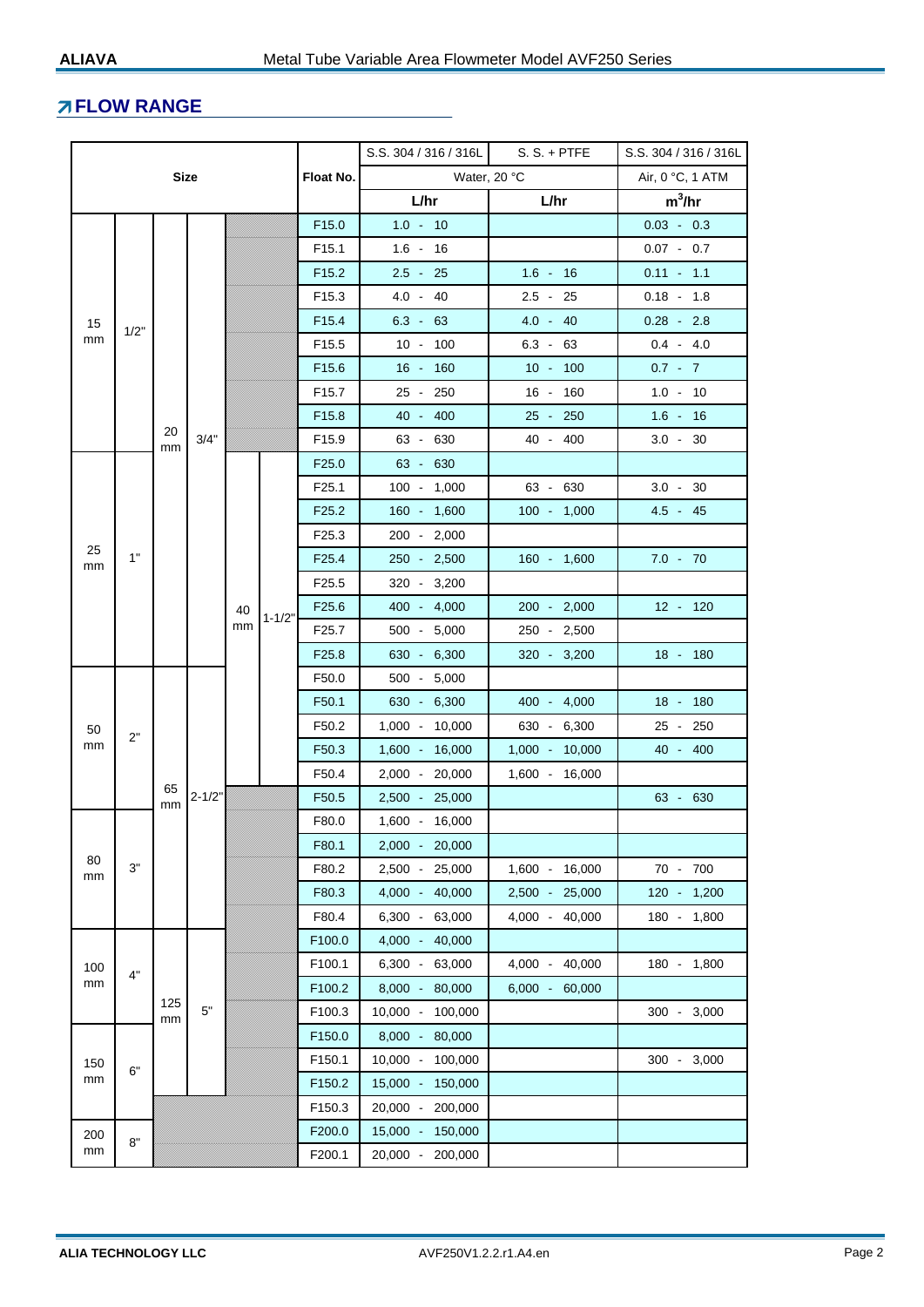## **ZDIMENSIONS**





| LR / RL (Horizontal) |         |                            |     |     |  |  |  |  |  |
|----------------------|---------|----------------------------|-----|-----|--|--|--|--|--|
| <b>Size</b><br>mm    | н<br>mm | weight<br>mbar<br>kg<br>mm |     |     |  |  |  |  |  |
| 15                   | 355     | 250                        | 7.5 | 300 |  |  |  |  |  |
| 25                   | 370     | 250                        | 9   | 350 |  |  |  |  |  |
| 50                   | 643     | 250                        | 18  | 400 |  |  |  |  |  |
| 80                   | 690     | 400                        | 29  | 450 |  |  |  |  |  |
| 100                  | 720     | 400                        | 35  | 500 |  |  |  |  |  |
| 150                  | 793     | 500                        | 60  | 630 |  |  |  |  |  |
| 200                  | 970     | 550                        | 73  | 850 |  |  |  |  |  |











|             |     | <b>BT</b> (Bottom-Top) |      | <b>BR</b> (Bottom-Top Side) |     |     |     |        |      |  |
|-------------|-----|------------------------|------|-----------------------------|-----|-----|-----|--------|------|--|
| <b>Size</b> | A   | Weight                 | ΔP   | <b>Size</b>                 | н   |     | А   | weight | ΛP   |  |
| mm          | mm  | kg                     | mbar | mm                          | mm  | mm  | mm  | kg     | mbar |  |
| 15          | 108 | 3.7                    | 140  | $15 \text{ mm}$             | 330 | 250 | 120 | 7.0    | 180  |  |
| 25          | 99  | 5.6                    | 190  | 25 mm                       | 340 | 250 | 120 | 8.0    | 220  |  |
| 50          | 84  | 9.7                    | 230  | 50 mm                       | 560 | 250 | 120 | 15     | 280  |  |
| 80          | 71  | 15                     | 330  | 80 mm                       | 575 | 250 | 150 | 25     | 350  |  |
| 100         | 61  | 17                     | 420  | 100 mm                      | 690 | 250 | 150 | 29     | 450  |  |
| 150         | 42  | 34                     | 600  | 150 mm                      | 690 | 300 | 180 | 53     | 580  |  |
| 200         | 12  | 49                     | 700  | 200 mm                      | 780 | 350 | 200 | 61     | 700  |  |
|             |     |                        |      |                             |     |     |     |        |      |  |









| LR / RL (Horizontal) |         |     |              |                    | <b>RR</b> (Bottom Side-Top Side) |         |     |         |              |                    |
|----------------------|---------|-----|--------------|--------------------|----------------------------------|---------|-----|---------|--------------|--------------------|
| <b>Size</b><br>mm    | н<br>mm | mm  | weight<br>kg | $\Delta$ P<br>mbar | <b>Size</b><br>mm                | н<br>mm | mm  | А<br>mm | weight<br>kg | $\Delta$ P<br>mbar |
| 15                   | 355     | 250 | 7.5          | 300                | 15                               | 380     | 250 | 120     | 7.2          | 200                |
| 25                   | 370     | 250 | 9            | 350                | 25                               | 400     | 250 | 120     | 8.7          | 280                |
| 50                   | 643     | 250 | 18           | 400                | 50                               | 643     | 250 | 120     | 16.6         | 360                |
| 80                   | 690     | 400 | 29           | 450                | 80                               | 675     | 250 | 150     | 28.2         | 450                |
| 100                  | 720     | 400 | 35           | 500                | 100                              | 700     | 250 | 150     | 33.5         | 580                |
| 150                  | 793     | 500 | 60           | 630                | 150                              | 832     | 300 | 180     | 58           | 630                |
| 200                  | 970     | 550 | 73           | 850                | 200                              | 950     | 350 | 200     | 68           | 700                |